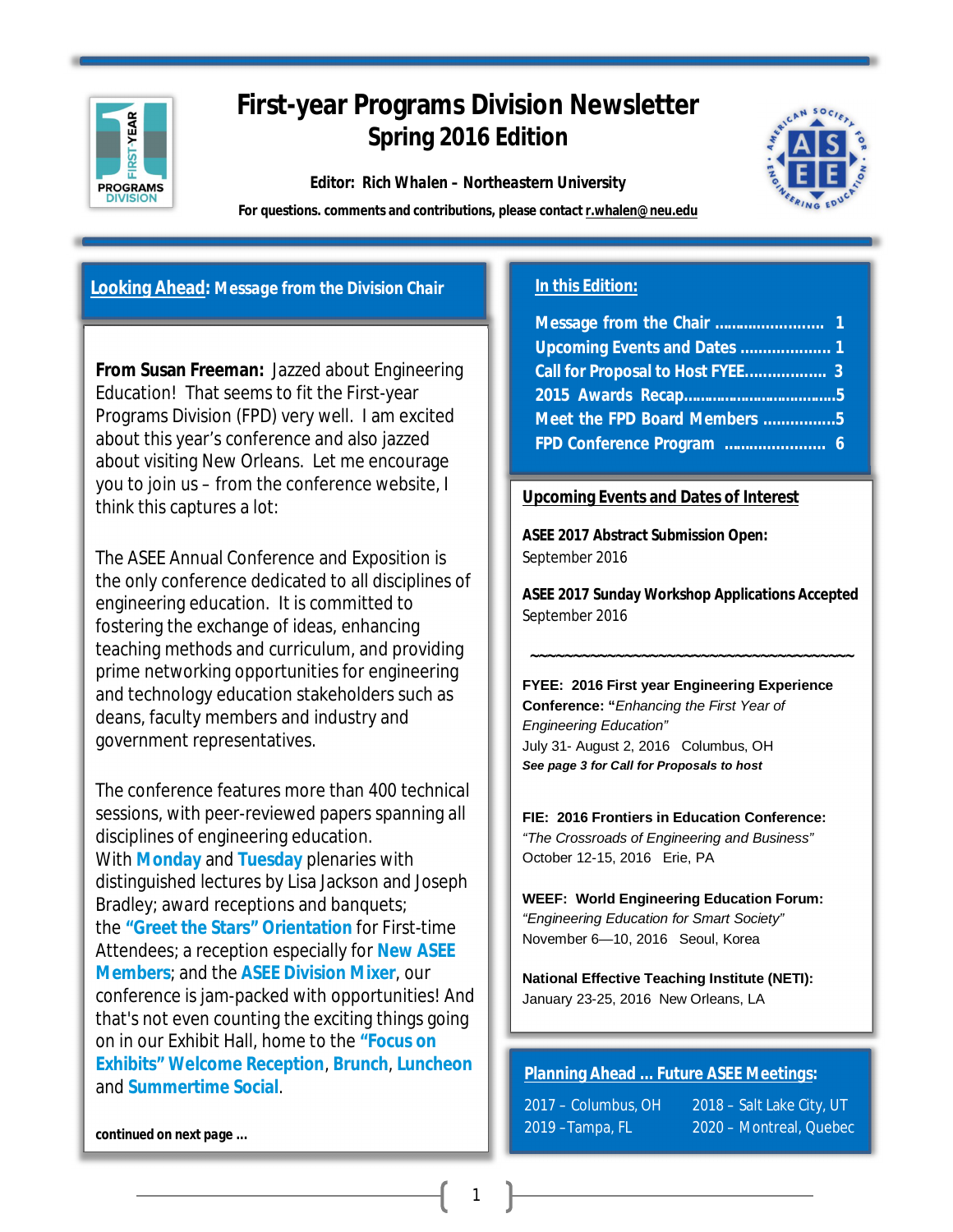# **Message from the Chair:** *(continued)*

We look forward to welcoming you to New Orleans!

- See more at:

# **[https://www.asee.org/conferences-and](https://www.asee.org/conferences-and-)events/conferences/annualconference/2016#sthash.K9d9TEIt.dpuf**

There are a couple of new things to consider, first, make sure that you attend the technical sessions, and come meet fellow FPD educators at the poster session to see the new ideas and works-in progress. But wait there is also a Charity Casino Night on Sunday Night which looks pretty great and all proceeds benefit the ASEE Give Back Campaign. Sunday, Monday and/or Tuesday Night you can sign up for the Dinner Club and meet up with people to find great places to eat dinner with friends. Make new friends, meet the old and enjoy some New Orleans Crawfish, Etouffee and Gumbo.

Please don't miss the FPD Business Meeting on Tuesday morning, this is the time to get more involved with the division. You will need to buy a ticket to eat breakfast, or you can just come and join in if you would like. There is good discussion on the conference, and how our division is doing. We will be voting on the changes in the bylaws and every vote is important. We will hear from the officers and elect new board members, please be part of the team. We will also talk about our sponsored conference, and future work and opportunities with the Eighth Annual (FYEE), First Year Engineering Experience

İ

*continued above right ...*

# **Message from the Chair:** *(continued)*

Conference, Enhancing the First Year of Engineering Education being held at The Ohio State University, Columbus, OH, July 31-August 2, 2016. If you can't make it to New Orleans, consider coming in August to FYEE, also a great time.

I look forward to meeting up with the committed engineering educators that are passionate about setting students up for success in their first year. And I look forward to great technical sessions and posters to learn more about enhancing and improving engineering education. F'sho.

With warm regards,

Susan Freeman

*2015-16 First-Year Programs Division Chair*

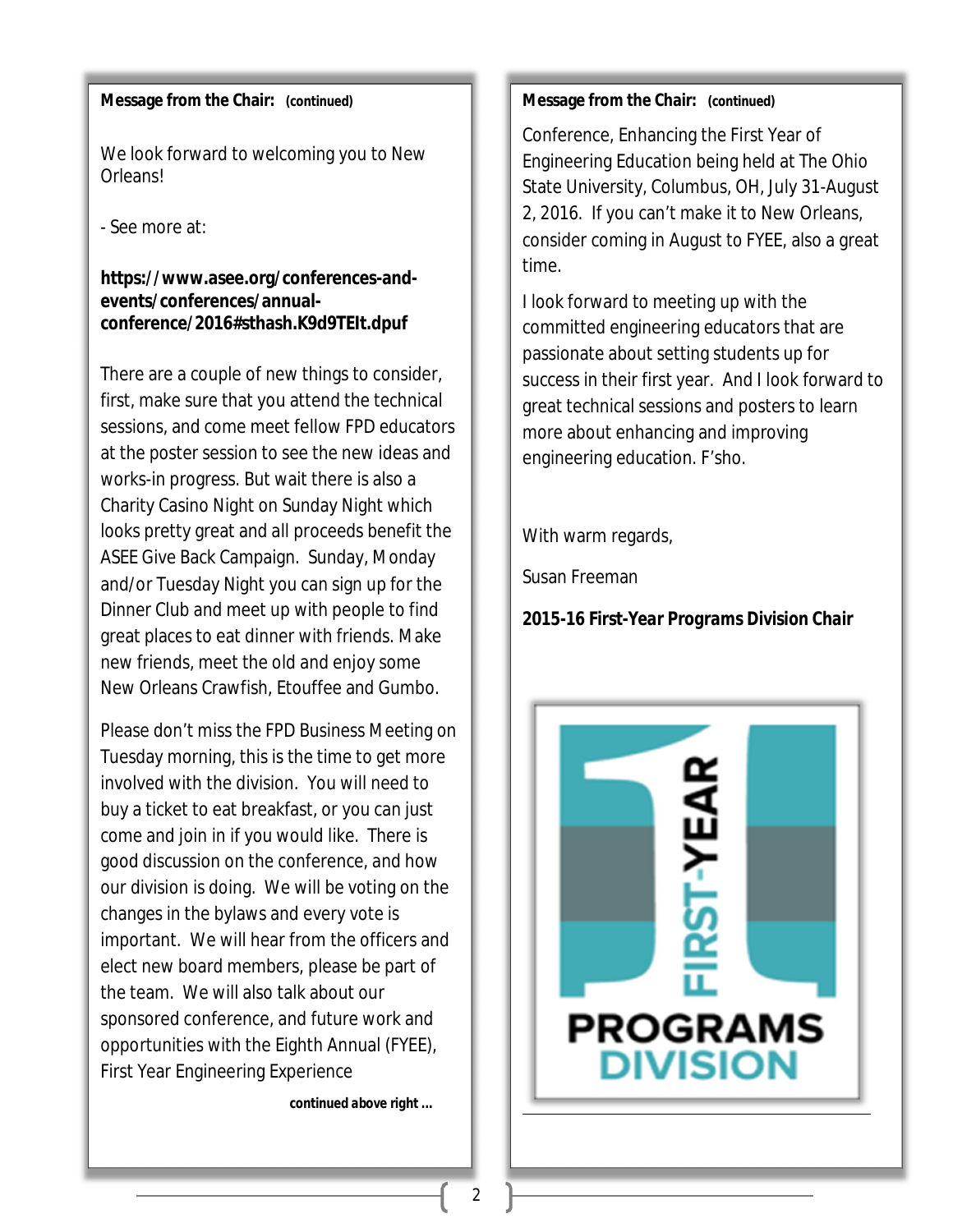To Members of ASEE First-Year Programs Division

The AdHoc First-Year Engineering Experiences (FYEE) committee of the First-Year Programs Division of ASEE is requesting proposals to host the FYEE conference. We are looking for hosts for the 2017 conference and for the 2018 conference. The deadline for the receipt of proposals is 5:00pm Eastern DST, June 17, 2016. Proposals should use the template format found below and on the next page. It should be submitted as a single PDF to

# *[https://virginiatech.qualtrics.com/SE/?SID=SV\\_81dE4wJDxFq635z](https://virginiatech.qualtrics.com/SE/?SID=SV_81dE4wJDxFq635z)*.

The General Chair and the Conference Committee at the chosen site are supported by the FYEE Steering Committee (appointed by the FPD Chair), a Publications Chair, a Sponsorship Chair, an Exhibits Chair, and the FYEE Program Chair (elected by the FPD membership). The responsibilities of the committee and chairs are outlined in the document Administration of the FYEE Conference by the FPD.pdf emailed in an earlier announcement. As indicated in the document, the general chair of a conference will ultimately be required to propose a cost neutral budget. Therefore, the general chair will be expected to find appropriate university or corporate sponsorship for any conferences expenses not covered by registration and exhibitor fees.

Questions regarding hosting the conference can be addressed to Mara Knott, FYEE 2015 General Chair [\(knott@vt.edu\),](mailto:(knott@vt.edu),) and PK Imbrie, FYEE 2014 General Chair, [\(imbrie@tamu.edu\).](mailto:(imbrie@tamu.edu).)

Please feel free to share this announcement widely.

In addition, if you are interested in attending the FYEE conference this year from July 31st until August 2nd at The Ohio State University in Columbus, Ohio, or seeing more about this conference, visit the site fyee.org.

# **FIRST YEAR ENGINEERING EXPERIENCES CONFERENCE HOST PROPOSAL TEMPLATE**

|                                     | <b>Conference Year (check as appropriate)</b> |                                   |               |  |
|-------------------------------------|-----------------------------------------------|-----------------------------------|---------------|--|
| 2017                                | 2018                                          | 2017 OR 2018                      | 2017 AND 2018 |  |
| <b>Contact:</b>                     |                                               |                                   |               |  |
| Name:<br>Position:<br>Email: Phone: |                                               |                                   |               |  |
|                                     |                                               | <b>Contract Contract Contract</b> |               |  |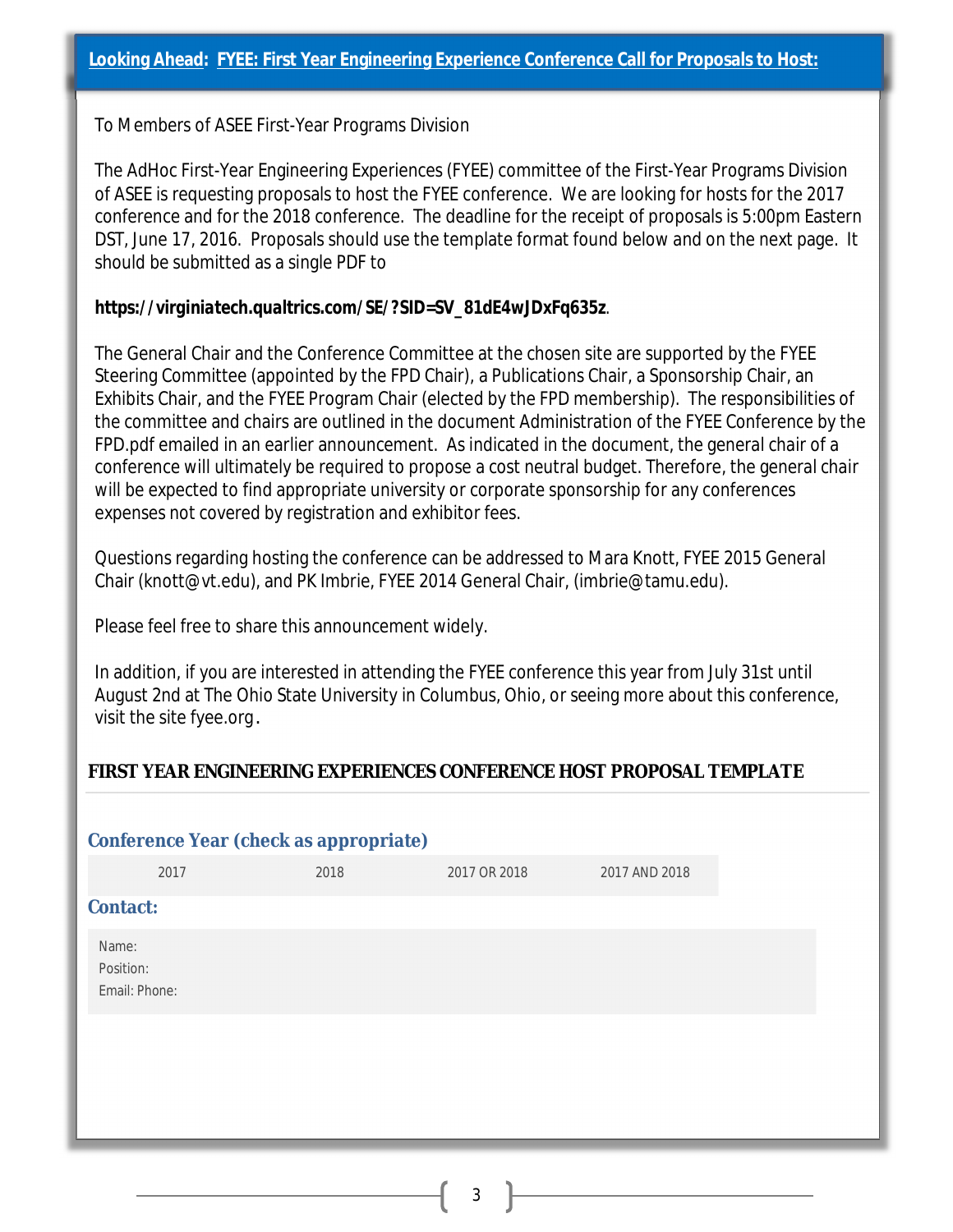# **FYEE: First Year Engineering Experience Conference Call for Proposals to Host:** *Template Continued*

| <b>Host Institution</b>                                                                                                                                                                       |  |
|-----------------------------------------------------------------------------------------------------------------------------------------------------------------------------------------------|--|
| Name:                                                                                                                                                                                         |  |
| Location:                                                                                                                                                                                     |  |
| Size:                                                                                                                                                                                         |  |
| Characteristics:                                                                                                                                                                              |  |
| <b>First Year Engineering Program:</b>                                                                                                                                                        |  |
| Number of Students (annually):                                                                                                                                                                |  |
| Number of faculty:                                                                                                                                                                            |  |
| Number and names of Required Courses:                                                                                                                                                         |  |
| Structure: (e.g., college based, independent "first-year" department, based in<br>traditional departments, common, required)                                                                  |  |
| Available Public Transportation (including location of/distance to nearest airport/modes<br>of transportation):                                                                               |  |
|                                                                                                                                                                                               |  |
| <b>Options for Hotel accommodations and pricing:</b><br>Distance to meeting room site<br>Site<br>Per night cost                                                                               |  |
|                                                                                                                                                                                               |  |
| <b>Potential Meeting Room Facilities</b><br>Facility<br>Brief Description of space                                                                                                            |  |
|                                                                                                                                                                                               |  |
| <b>Proposed Dates:</b>                                                                                                                                                                        |  |
|                                                                                                                                                                                               |  |
| <b>Ideas for Conference Schedule or Unique Conference Features:</b>                                                                                                                           |  |
| <b>Thoughts on/Ideas for Potential Speakers, Tours, Workshops:</b>                                                                                                                            |  |
|                                                                                                                                                                                               |  |
| <b>General Chair:</b>                                                                                                                                                                         |  |
| Name:                                                                                                                                                                                         |  |
| Phone and email:                                                                                                                                                                              |  |
| Brief Bio (~100 words)                                                                                                                                                                        |  |
| Letter of Support: Attach a letter in support of hosting the FYEE conference from an<br>appropriate administrative unit with fiscal authority (i.e., program head, department head,<br>dean). |  |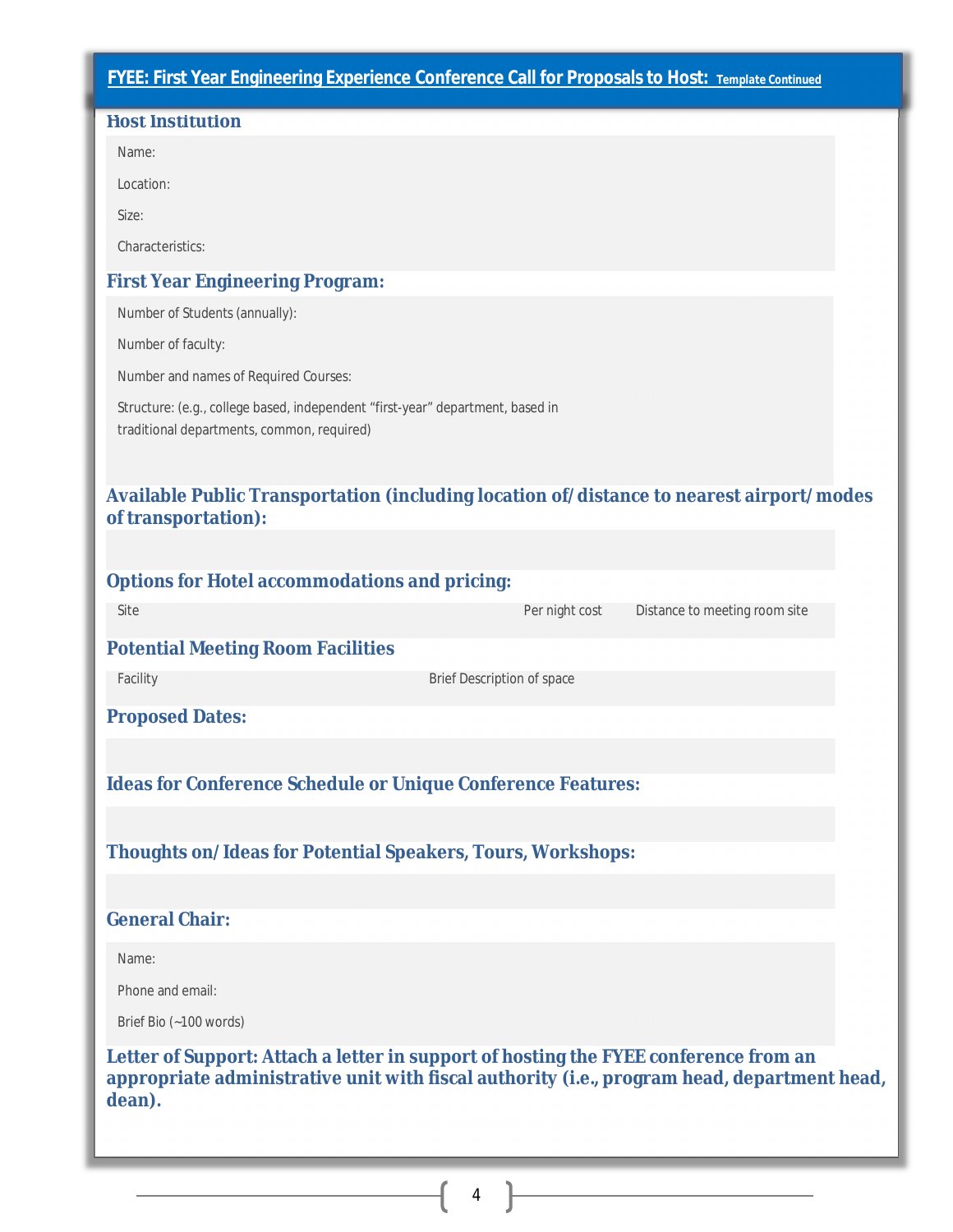## **2015 ASEE Awards Presentation Recap:** *Below are some of the people who shined in 2015!*

#### **2015 Best Paper Awards**

- *1st Place:* "Creating Inclusive Environments in First-Year Engineering Classes to Support Student Retention and Learning", Christina Paguyo (Colorado State University), Rebecca A Atadero (Colorado State University), Karen E Rambo-Hernandez (West Virginia University), and Jennifer Francis (West Virginia University)
- *2nd Place:* "Integration of academic advising into a first-year engineering design course and its impact on psychological constructs", William H Guilford (University of Virginia), Anna Blazier (University of Virginia), and Alyssa Becker (University of Virginia)
- *3rd Place:* Providing Authentic Experiences in the First Year: Designing Educational Software in Support of Service Learning Activities, John K. Estell (Ohio Northern University) and David Reeping (Ohio Northern University)

#### **2015 Distinguished Service Award**

Dr. Robin Hensel (West Virginia University) for outstanding leadership of the First-Year Programs Division.

#### **2014 Best Presentation Awards**

*Best Presentation: (a two way tie)*

1. "Improving learning productivity and teamwork skills in freshman engineering students through conative understanding" by Dr. Elizabeth A Adams (Arizona State University), Ms. Claire Louise Antaya (Arizona State University), Dr. Thomas P Seager (Arizona State University), and Prof. Amy E. Landis (Arizona State University)

2. "Making a First-year Impression: Engineering Projects That Affect and Connect" by Dr. Susan F Freeman (Northeastern University), Dr. Beverly Kris Jaeger (Northeastern University), and Dr. Richard Whalen (Northeastern University)

 *Best Student Presentation:* "Pre-College Engineering Participation Among First-Year Engineering Students" by Mr. Noah Salzman (Purdue University, West Lafayette), Dr. George D Ricco (Purdue University, West Lafayette), and Dr. Matthew W. Ohland (Purdue University and Central Queensland University)

# **Who's Who on the Board and Committees for 2015-2016:**

**Jean Kampe,** Michigan Technological University Past Chair

**John Estell,** Ohio Northern University Vice Chair Elect, Program Chair-Elect

**Sue Freeman, Northeastern University <b>Rich Whalen**, Northeastern University **Division Chair** Newsletter Editor

**Keith Mazachek**, Washburn University **Scott Moor,** Indiana University Executive Board Member-at-Large University, Fort Wayne, Historian

**S. Patrick Walton**, Michigan State University **Patricia Ralston,** University of Louisville Executive Board Member-at-Large **Executive Board Member-at-Large** 

**P.K. Imbrie**, Texas A&M University **Lorelle Meadows,** Michigan Technological University Vice Chair, Program Chair **Executive Board Member-at-Large** Executive Board Member-at-Large

**Mara Knott, Virginia Tech <b>Kerry Meyers**, Youngstown State University<br>
Treasurer / Secretary **Kerry Meyers**, *Executive Board Member-at-Large* Executive Board Member-at-Large

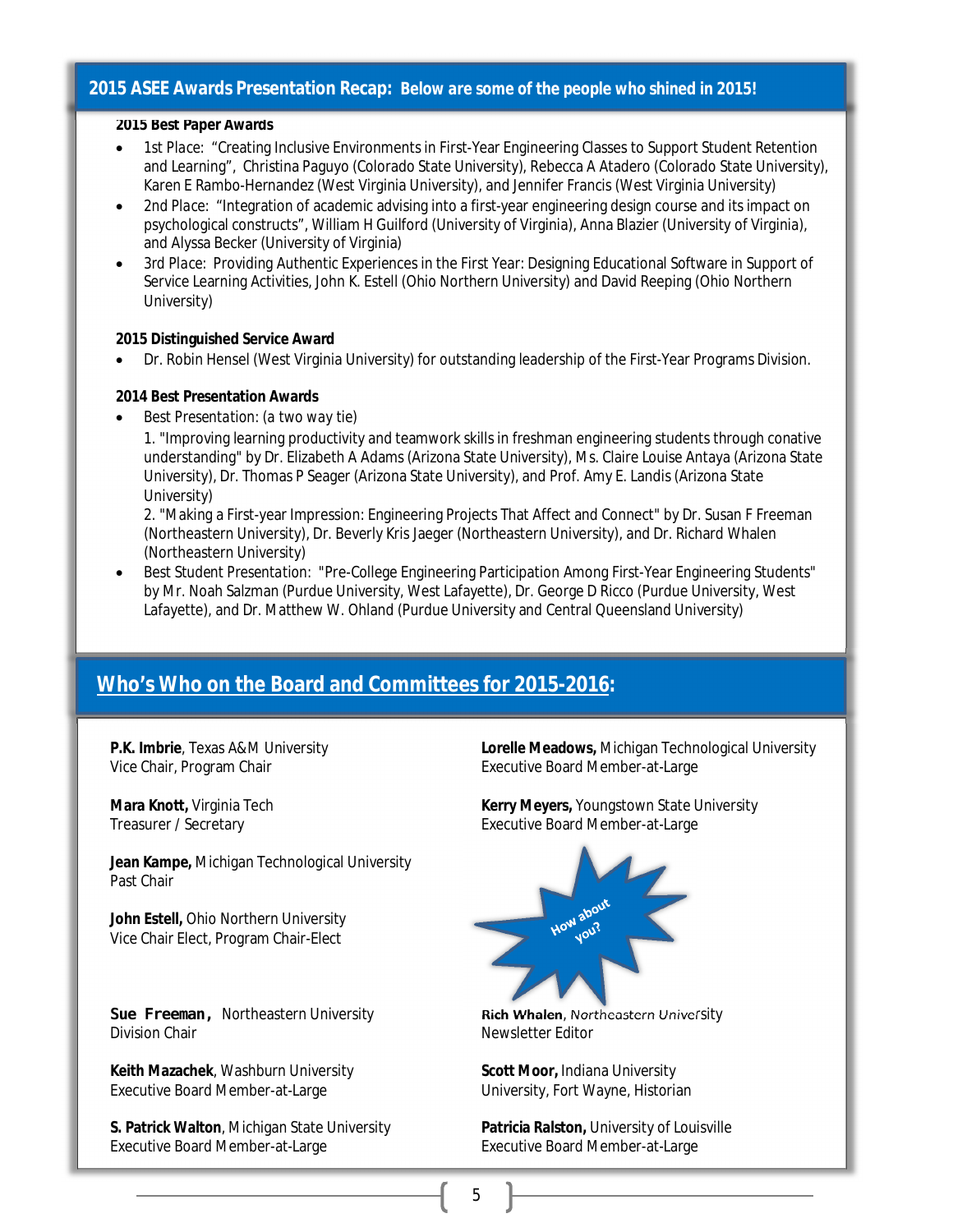# **FPD Conference Program**

#### **U227·SUNDAY WORKSHOP: Improve Student Academic Performance and Retention – The 'Design Your Process to Become a World-Class Engineering Student' Project**

**Workshop** · First-Year Programs Division Sun. June 26, 2016 9:00 AM to 12:00 PM New Orleans Convention Center, 270 Session Description

#### **Ticketed event: \$25.00 advanced registration and \$35.00 on site registration**

This workshop is facilitated by experienced First-Year Engineering Educators and offers a collaborative format for people interested in improving first-year engineering student success. Participants will be divided into groups. Specific structured discussions include:

- What is student success?
- How to advance first-year students to work to their full potential?
- Exploration of a student's reflection on how to be successful as a first-year engineering student;
- Implementing the "Design Your Process to Become a World Class Engineering Student";
- Incorporate the project in existing courses/seminars;
- Collaborative learning strategies to support the objectives of the project;
- Grading solutions for high enrollment courses;
- Barriers for implementing the project;
- Available support material for the project;
- Joining the research effort implement, assess, publish.

The collaborative nature of this workshop is aimed to provide participants the opportunity to develop a support network that will extend beyond the workshop and will help with the implementation of the project. The diverse backgrounds of the facilitators will assure a comprehensive treatment of the material presented. - See more at:

[https://www.asee.org/public/conferences/64/registration/view\\_session?session\\_id=6630#sthash.VX2kbs](https://www.asee.org/public/conferences/64/registration/view_session?session_id=6630#sthash.VX2kbs) w3.dpuf

#### **U527·First-year Programs Division Executive Board Business Meeting**

**Business** · First-Year Programs Division Sun. June 26, 2016 3:15 PM to 4:00 PM New Orleans Convention Center, 237 Session Description

A convening of the First-Year Programs Division to conduct board business.

#### **M327·First-Year Programs Division Technical Session 1: Using Technology and/or Technology Tools to Enhance Learning**

**Technical** · First-Year Programs Division Mon. June 27, 2016 11:30 AM to 1:00 PM New Orleans Convention Center, 262 Moderated by Dr. Benjamin Emery Mertz and Dr. Kerry Meyers Papers Presented

- 1. An Alternative to Videos for Lecture Preparation in a Flipped First-Year Engineering Computing Dr. Gregory Warren Bucks (University of Cincinnati) and Dr. Kathleen A. Ossman (University of Cincinnati)
- 2. Using Blended Learning to Address Instructional Challenges in a Freshman Engineering Dr. Tareq Daher (University of Nebraska - Lincoln), Dr. Stuart Bernstein (University of Nebraska - Lincoln), and Brett Meyer (University of Nebraska - Lincoln)
- 3. Kahoot, A New and Cheap Way to Get Classroom-Response Instead of Using Clickers Prof. Rodrigo Cutri P.E. (Maua Institute of Techonology), Dr. Luiz Roberto Marim (Maua Institute of Technology), Dr. Juliana Ribeiro Cordeiro (Affiliation unknown), Dr. Hector A. C. Gil (Maua Institute of Technology), and Mrs. Camila Cunha Toledo Guerald (Maua Institute of Technology)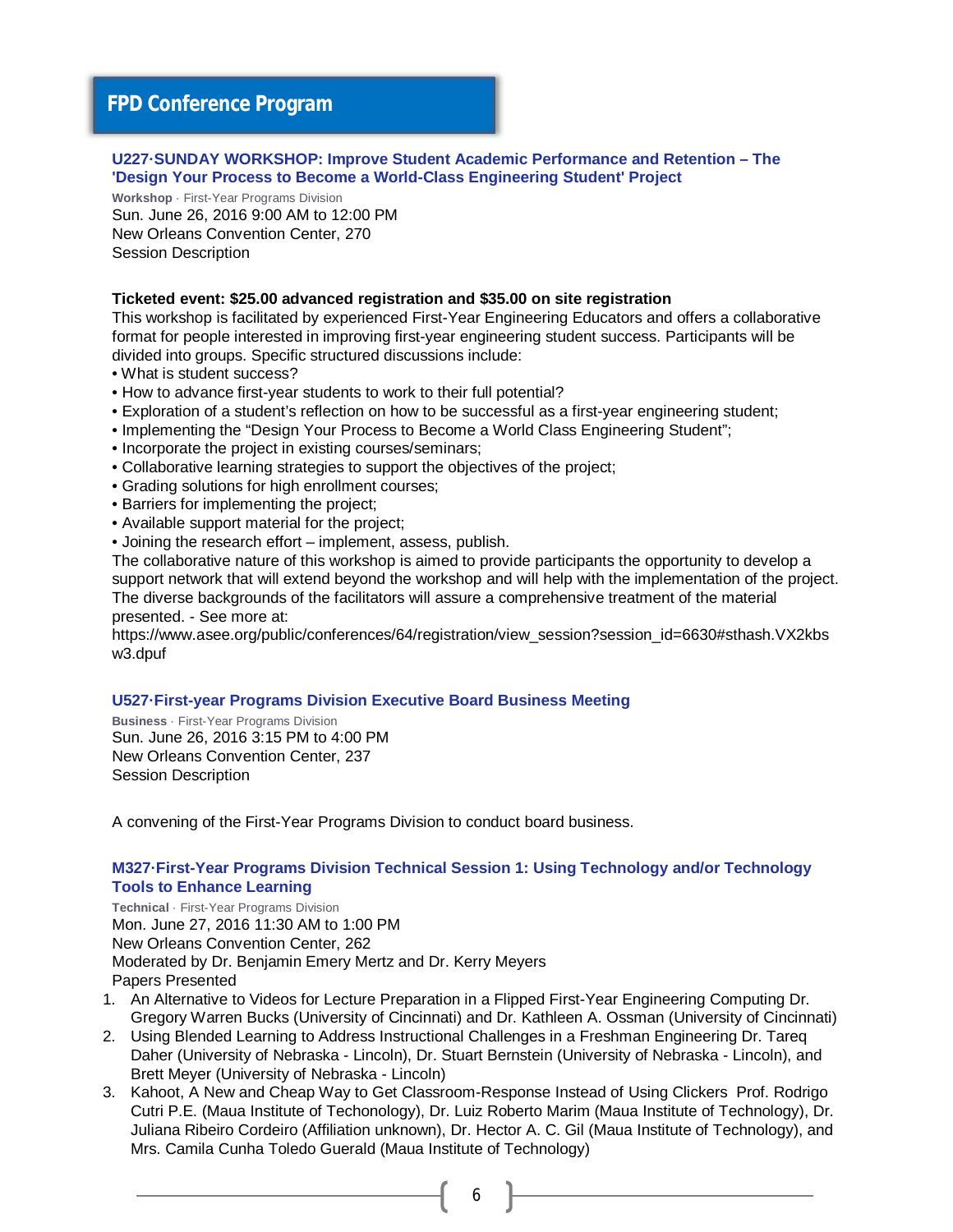4. Freshman Residential Schools for Undergraduate On-Campus and Online Engineering Students ] Dr. John Matthew Long (Deakin University), Dr. Sivachandran Chandrasekaran P.E. (Deakin University), and Mr. Simon William Cavenett (Affiliation unknown)

#### **M427·First-Year Programs Division Technical Session 2A: Using Alternative Measurements to Look at Students and Their Success**

**Technical** · First-Year Programs Division Mon. June 27, 2016 1:15 PM to 2:45 PM New Orleans Convention Center, 357 Moderated by Dr. Alex Friess and Dr. Laura A. Ruhala Papers Presented

- 1. Improving Efficacy in Group Projects with Teamwork Agreements Dr. Jack Bringardner (New York University), Dr. Christopher Leslie (New York University), Prof. Gunter W. Georgi (New York University), and Alyssa Marie D'Apice (New York University)
- 2. Step-Outs to Stars: Engineering Retention Framework Dr. Nora Honken (University of Cincinnati), Dr. Patricia A Ralston (University of Louisville), and Dr. Thomas Tretter (University of Louisville)
- 3. Conceptualizing Student Identity Development through Self-Directed Learning Opportunities in the First Year of an Engineering Program Dr. Nick Tatar (Franklin W. Olin College of Engineering), Ms. Lauren Van Beek (University of St. Thomas), and Laura Ann Lilienkamp (Smith College)
- 4. The Impact of One-Credit Introductory Engineering Courses on Engineering Self-Efficacy: Seminar v. Project-Based Dr. Nicholas Andres Brake (Lamar University) and Dr. James C. Curry (Affiliation unknown)
- 5. Connecting for Success; The Impact of Student-to-Other Closeness on Performance in Large-Scale Engineering Classes Dr. Mark Schar (Stanford University), Dr. Angela Harris (Stanford University), Dr. Robert J. Witt (University of Wisconsin - Madison), Dr. Robert Rice (University of California - Merced), and Dr. Sheri Sheppard (Stanford University)

## **M427B·First-Year Programs Division Technical Session 2B: Strategies for Writing and Communication Courses**

**Technical** · First-Year Programs Division Mon. June 27, 2016 1:15 PM to 2:45 PM New Orleans Convention Center, 356 Moderated by Dr. Leroy L. Long III and Prof. David Donahoo Papers Presented

- 1. Team Learning Behaviors: Supporting Team-Based Learning in a First-Year Design and Communications Course Ms. Nicole Lynn Larson (University of Calgary), Ms. Genevieve Hoffart (University of Calgary), Dr. Tom O'Neill (University of Calgary), Prof. Marjan Eggermont (University of Calgary), and Dr. William Daniel Rosehart P.Eng. (University of Calgary)
- 2. Assessment of a Writing Workshop Model for First-Year Engineering Students Dr. Patricia R Backer (San Jose State University)
- 3. Early English Language Assessment to Improve First-Year Student Success Dr. Penny Kinnear (University of Toronto), Dr. Micah Stickel (University of Toronto), Dr. Brian M. Frank (Queen's University), and Dr. James A. Kaupp (Queen's University)
- 4. Through the Lens of the Reviewer: Information Literacy, an LMS, and Peer Review Dr. Wendi M. Kappers (Embry-Riddle Aeronautical University - Daytona Beach)

**Q: Where can I find a listing of all FPD Papers that were presented at past ASEE Conferences?**

 **A:** *Head to ASEE web site and search by Division:* <http://www.asee.org/papers-and-publications/papers>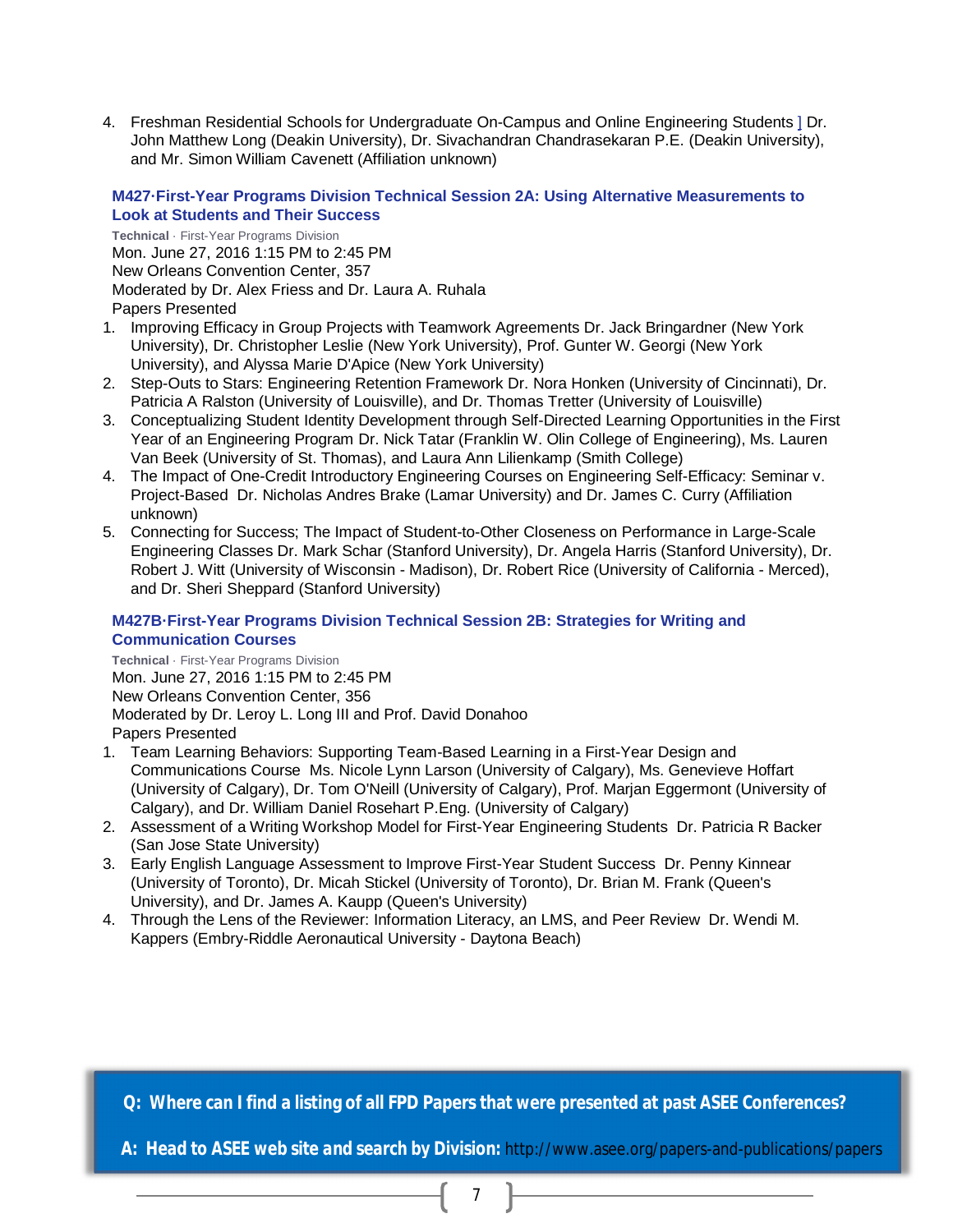#### **M527·First-Year Programs Division Technical Session 3; The Best of All the FPD Papers**

**Technical** · First-Year Programs Division Mon. June 27, 2016 3:00 PM to 4:30 PM New Orleans Convention Center, 356 Session Description

These papers were selected by reviewers and the FPD executive board as some of the best papers in the division.

**For those interested in:** Academia-Industry Connections, Broadening Participation in Engineering and Engineering Technology, K-12, and New Members

Moderated by Mrs. Meg Harkins and Dr. S. Patrick Walton

Papers Presented

- 1. Leadership in Practice: A Model for Building Strong Academic Foundations in a Residential Learning Community Ms. Noel Kathleen Hennessey (The University of Arizona) and Rebecca Primeau (University of Arizona)
- 2. Six Years of Living with the Lab Dr. Gerald W. Recktenwald (Portland State University)
- 3. Cranking Up Cornerstone: Lessons Learned from Implementing a Pilot with First-Year Engineering Students Dr. Susan F. Freeman (Northeastern University), Dr. Courtney Pfluger (Northeastern University), Dr. Richard Whalen (Northeastern University), Dr. Kathryn Schulte Grahame (Northeastern University), Dr. Joshua L. Hertz (Northeastern University), Dr. Chirag Variawa (Northeastern University), Mrs. Jennifer Ocif Love (Northeastern University), Dr. Mark L. Sivak (Northeastern University), and Dr. Bala Maheswaran (Northeastern University)
- 4. Can a Five-Minute, Three-Question Survey Foretell First-Year Engineering Student Performance and Retention? Stephanie M. Gratiano (Roger Williams University) and Dr. William John Palm IV P.E. (Roger Williams University)
- 5. Connections Among University Faculty Engaged in the First Two Years of Engineering and Their Impact on Faculty Attitudes and Practice Prof. James A. Middleton (Arizona State University), Prof. Stephen J. Krause (Arizona State University), Dr. Eugene Judson (Arizona State University), Prof. Robert J. Culbertson (Affiliation unknown), Lydia Ross (Arizona State University), Prof. Keith D. Hjelmstad (Arizona State University), Dr. Yong-Seok Park (Arizona State University), Dr. James Collofello (Arizona State University), and Ms. Bethany B. Smith (Arizona State University)

#### **T127·First-year Programs Division Business Meeting**

**Business** · First-Year Programs Division Tue. June 28, 2016 8:00 AM to 9:30 AM Hampton Inn & Suites, Hampton - Riverside II Session Description

#### **Ticketed event: \$30.00 advanced registration and \$40.00 on site registration**

This is the First-Year Programs Division (FPD) business meeting; all FPD members are encouraged to attend. Breakfast will be provided to those who purchase a session ticket. Division business (e.g. elections) occurs during this session and opportunities to become more involved in the division are provided.

#### **T327·First-Year Programs Division Poster Session**

**Poster** · First-Year Programs Division Tue. June 28, 2016 11:30 AM to 1:00 PM New Orleans Convention Center, Exhibit Hall F Moderated by Dr. P.K. Imbrie and Prof. Tamara Knott Papers Presented

1. Video Instruction to Complement All Learning Styles in a First-Year Introduction to Engineering Course Dr. Jack Bringardner (NYU Tandon School of Engineering) and Yona Jean-Pierre (NYU Tandon School of Engineering)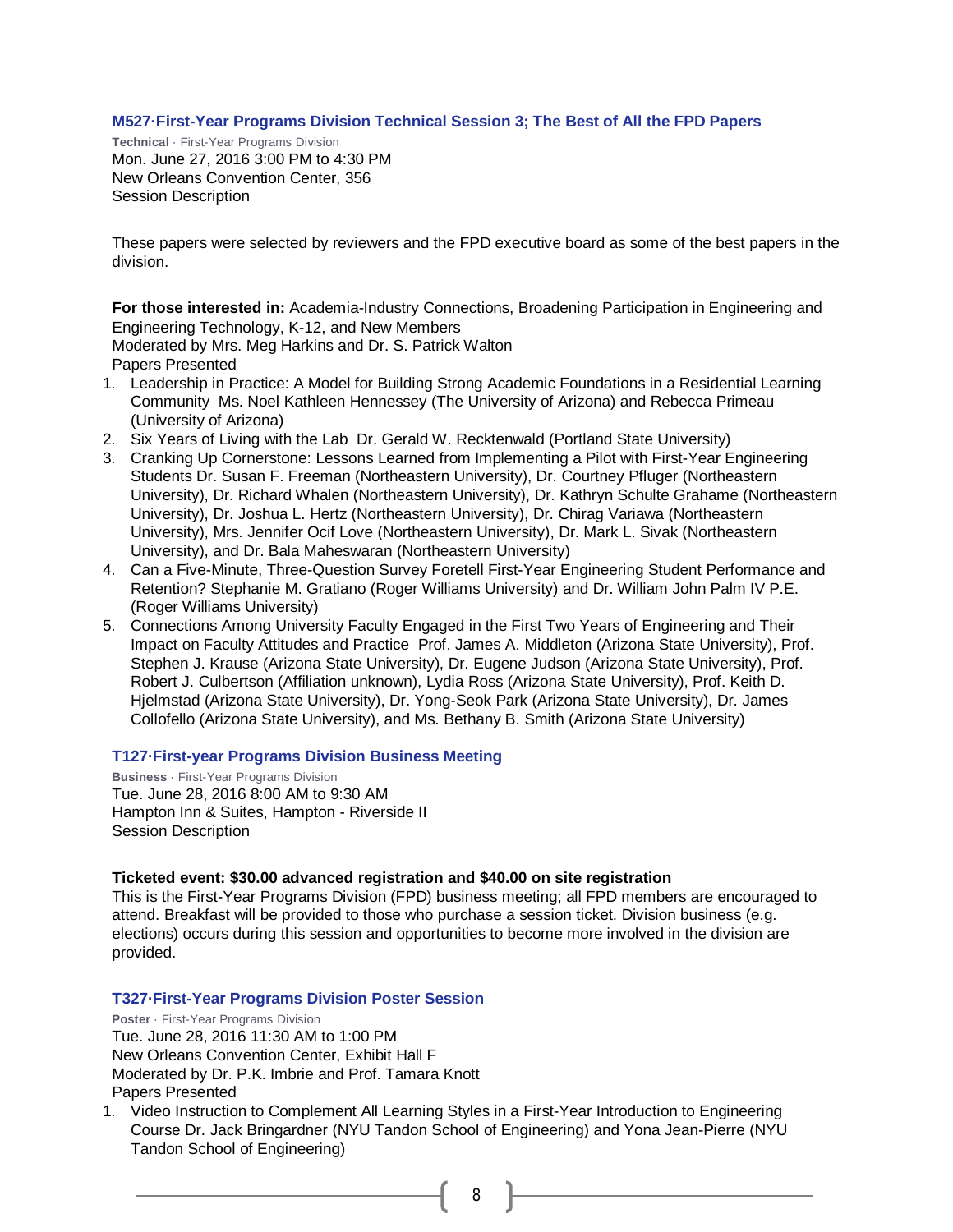- 2. 3-D Printing in a First-Year Engineering Design Project Dr. Kerry Meyers (Youngstown State University), Dr. Brett P. Conner (Youngstown State University), and Mr. Andrew Scott Morgan (Affiliation unknown)
- 3. Improving Freshman Retention With Intrusive Advising Interventions Mr. Jeremy Helm (Arizona State University) and Ms. Tami Coronella (Arizona State University)
- 4. A Scalable Course Project to Accommodate Academic Variation Dr. Huihui Qi (Grand Valley State University) and Dr. Hugh Jack (Western Carolina University)
- 5. Growing Together with the Community through Service Learning Dr. Helen Yoonhee Jung P.E. (California Baptist University), Dr. Ziliang Zhou (California Baptist University), and Dr. Liya Ni (California Baptist University)

## **T527·First-Year Programs Division Technical Session 4A: Retention Programs and Strategies**

**Technical** · First-Year Programs Division

Tue. June 28, 2016 3:00 PM to 4:30 PM New Orleans Convention Center, 357 Moderated by Mrs. Natalie Christine Trehubets Van Tyne P.E. and Dr. Sandra Soto-Caban Papers Presented

- 1. Engineering Boot Camp: A Broadly Based Online Summer Bridge Program for Engineering Freshmen Mrs. Meg Harkins (University of North Carolina - Charlotte)
- 2. Summer Bridge Program Structured to Cover Most Demanding STEM Topics Ms. Megan McSpedon (Rice University), Dr. Ann Saterbak (Rice University), and Michael Wolf (Rice University)
- 3. Chasing the Holy Grail: Successful Academic Persistence and Retention of Highly Motivated First-Year Engineering Students Dr. Jamie Bracey (Temple University), Dr. Keyanoush Sadeghipour (Temple University), Carnell Baugh (Independent), and Mr. Shawn Fagan (Temple University)
- 4. Long-Term Impact of an Elective, First-Year Engineering Design Course Ms. W. Jackeline Torres (Rice University), Dr. Ann Saterbak (Rice University), and Dr. Margaret E. Beier (Rice University)

## **T527B·First-Year Programs Division Technical Session 4B: Assessing Student Motivation and Student Success**

**Technical** · First-Year Programs Division

Tue. June 28, 2016 3:00 PM to 4:30 PM

New Orleans Convention Center, 260

Moderated by Dr. Diana G. de la Rosa-Pohl and Dr. Kathryn Schulte Grahame Papers Presented

- 1. Assessing Gender Differences between Student Motivations for Studying Engineering Dr. Anne Dudek Ronan P.E. (New York University) and Dr. Jack Bringardner (New York University)
- 2. Motivation and Learning Strategies of High School and University Students Dr. Quamrul H. Mazumder (University of Michigan - Flint) and Miss Vasudha Kilaru (University of Michigan - Flint)
- 3. Motivation is a Two-Way Street: Pedagogies Employing Discussion in Addition to Lecture Display More Positive Student Motivational Response Mr. Alexander E. Dillon (Franklin W. Olin College of Engineering), Prof. Jonathan D. Stolk (Southern Methodist University), Dr. Yevgeniya V. Zastavker (Franklin W. Olin College of Engineering), and Dr. Michael D. Gross (Wake Forest University)
- 4. Increasing the Relevance of Shared Course Content through a Student and Academic Affairs Collaboration Dr. Matthew James Jensen (Florida Institute of Technology) and Ms. Jessica Ha (Florida Institute of Technology)

## **T627·First-Year Programs Division Technical Session 5A: Work-In-Progress: 5 Minute Postcard Session I**

**Technical** · First-Year Programs Division Tue. June 28, 2016 4:45 PM to 6:15 PM New Orleans Convention Center, 260 Session Description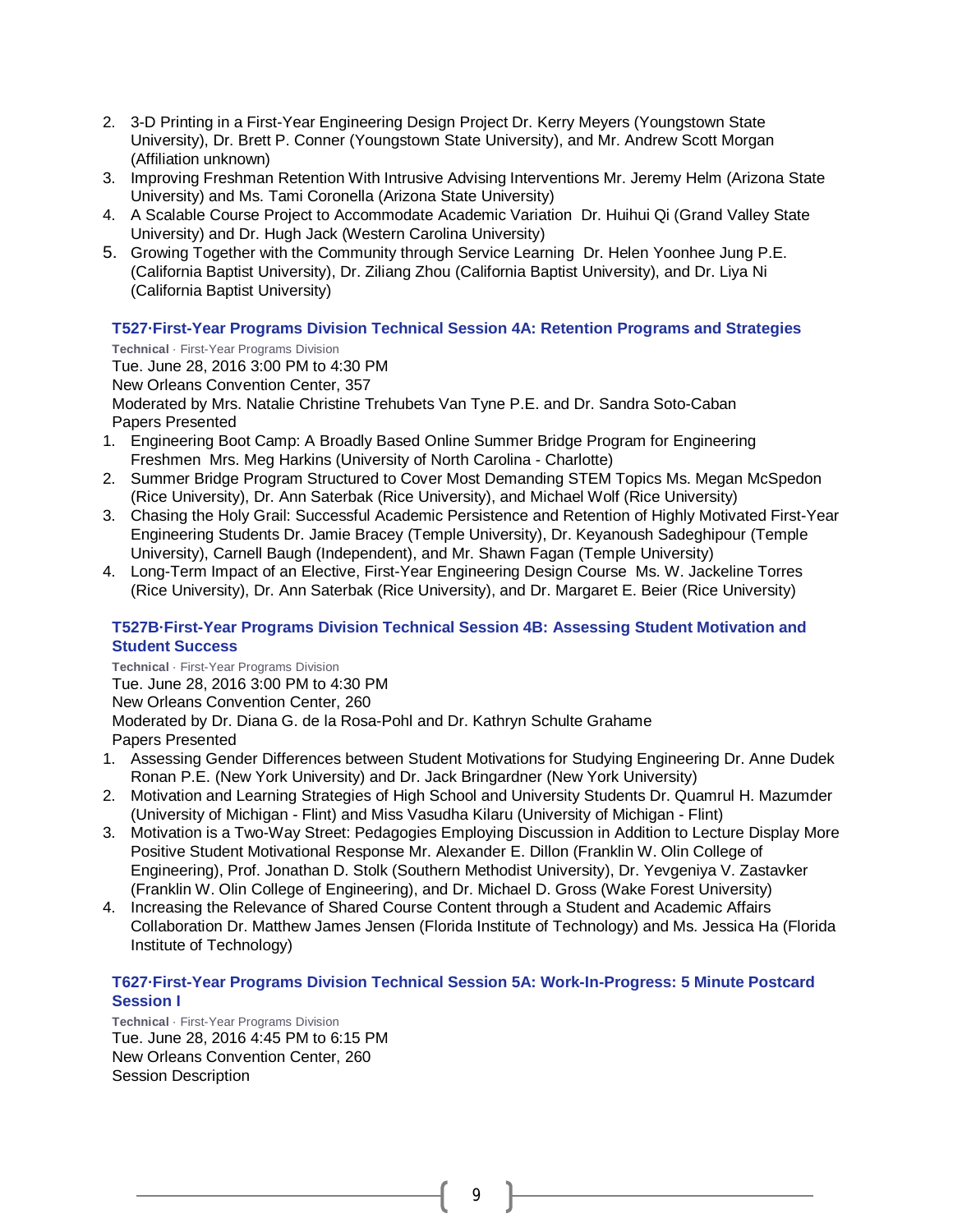This special session gives authors of Work-in-Progress (WIP) papers the opportunity to pitch their work with a two-slide (back and front of a post card) overview of their work in five minutes or less. After the pitch is made, attendees will have opportunity to visit with the authors and their posters.

**For those interested in:** Academia-Industry Connections, Broadening Participation in Engineering and Engineering Technology, K-12, and New Members

Moderated by Dr. P.K. Imbrie and Dr. Susan F Freeman

Papers Presented

- 1. Evaluating the Impact of a Revised Introductory Engineering Course: Student Retention and Success as an Indicator Dr. Ryan W. Krauss (Southern Illinois University - Edwardsville), Dr. Ryan Fries (Southern Illinois University - Edwardsville), and Dr. Cem Karacal (Southern Illinois University - Edwardsville)
- 2. Using Peer Mentoring to Enhance Student Experience and Increase Retention in Mechanical Engineering Mr. Nicolas N. Brown (University of Utah), Ms. Joy Velarde (University of Utah), and Dr. Debra J. Mascaro (University of Utah)
- 3. Student Success through College of Engineering Freshman Year Experience Program Prof. John Ross Tapia (New Mexico State University), Ms. Elizabeth Ann Howard (New Mexico State University), and Dr. Rolfe Sassenfeld (New Mexico State University)
- 4. The Evolution of the Freshman Engineering Experience to Increase Active Learning, Retention, and Diversity—Work in Progress Dr. Tracy Jane Puccinelli (University of Wisconsin - Madison), Dr. Mary E. Fitzpatrick (University of Wisconsin - Madison), and Dr. Gene Paul Masters (University of Wisconsin - Madison)
- 5. Multi-Disciplinary Summer Orientation Sessions for First-Year Students in Engineering, Engineering Technology, Physics, and Computer Science Dr. Clara Novoa (Texas State University - San Marcos), Dr. Araceli Martinez Ortiz (Texas State University - San Marcos), and Dr. Kimberly Grau Talley P.E. (Texas State University)

## **T627B·First-Year Programs Division Technical Session 5B: Work-In-Progress: 5 Minute Postcard Session II**

**Technical** · First-Year Programs Division Tue. June 28, 2016 4:45 PM to 6:15 PM New Orleans Convention Center, 357 Session Description

This special session gives authors of Work-in-Progress (WIP) papers the opportunity to pitch their work with a two-slide (back and front of a post card) overview of their work in five minutes or less. After the pitch is made, attendees will have opportunity to visit with the authors and their posters.

**For those interested in:** Academia-Industry Connections, Broadening Participation in Engineering and Engineering Technology, K-12, and New Members

Moderated by Dr. Dan Budny P.E. and Dr. Richard Whalen Papers Presented

- 1. TH!NK: A Framework to Assess and Support Critical and Creative Thinking Dr. Anita Vila-Parrish (North Carolina State University), Dr. Tameshia Ballard Baldwin (North Carolina State University), Dr. Lina Battestilli (North Carolina State University), Ms. Hailey Queen (North Carolina State University), Dr. Jessica Young Schmidt (Affiliation unknown), and Dr. Susan Carson (North Carolina State University)
- 2. Demographic Effects on Student-Reported Satisfaction with Teams and Teammates in a First-Year, Team-Based, Problem-Based Course Dr. Robin Fowler (University of Michigan)
- 3. Leveling Up by Gamifying Freshman Engineering Clinic Mr. Joseph Anthony Gulotta (Rowan University), Nicholas Steven Parisi (Rowan University), and Dr. Cheryl A. Bodnar (Rowan University)
- 4. Investigating the Impact of an Educational CAD Modeling Tool on Student Design Thinking Miss Manaz Rusi Taleyarkhan (Purdue University), Dr. Chandan Dasgupta (Purdue University), John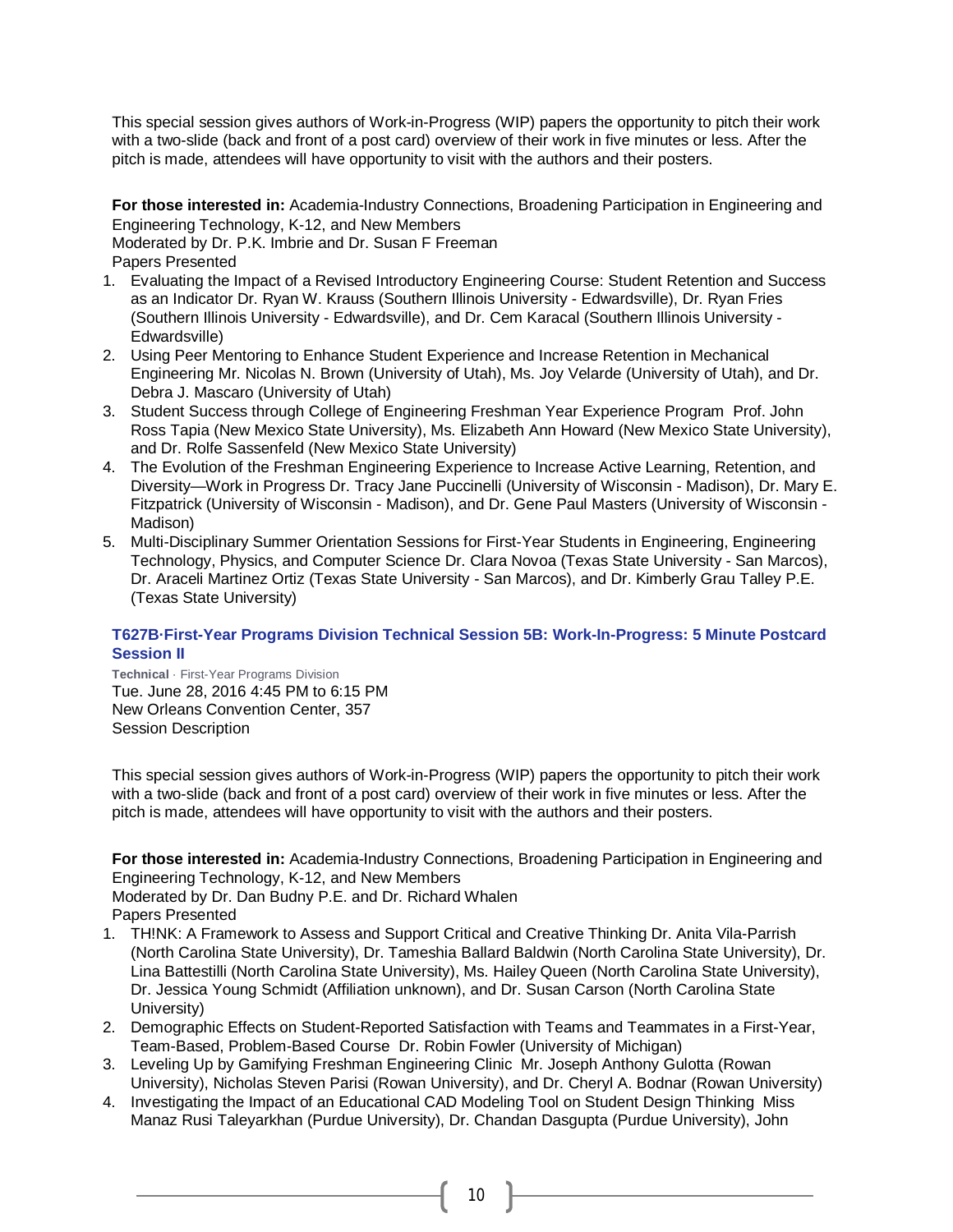Alexander Mendoza-Garcia MSSEC (Purdue University, West Lafayette), Dr. Alejandra J. Magana (Purdue University, West Lafayette), and Dr. Senay Purzer (Purdue University, West Lafayette)

5. Converting Traditional Engineering Physics Laboratories into Self-Designed Student Explorations . Amy Biegalski P.E. (University of Tennessee, Knoxville), Dr. Kevin Kit (University of Tennessee, Knoxville), and Dr. Rachel McCord (University of Tennessee, Knoxville)

#### **W127·First-Year Programs Division Technical Session 6: Design and Design Challenges**

**Technical** · First-Year Programs Division Wed. June 29, 2016 8:00 AM to 9:30 AM New Orleans Convention Center, 357 Moderated by Dr. Robin A.M Hensel and Dr. Michael Elmore P.E. Papers Presented

- 1. Nanotechnology Solutions to Engineering Grand Challenges Dr. Edward W. Davis (Auburn University), Dr. Joni M. Lakin (Auburn University), Prof. Virginia A. Davis (Auburn University), and Dr. P.K. Raju (Auburn University)
- 2. Assessing the Impact of Incorporating the NAE Grand Challenges for Engineering as a Multidisciplinary Hands-On Design Project into the Introduction to Engineering Course Dr. Haolin Zhu (Arizona State University) and Amy Trowbridge (Arizona State University)
- 3. Developing Flexibly Adaptive Skills through Progressive Design Challenges Dr. Sean P Brophy (Purdue University, West Lafayette)
- 4. Redesign of the Introduction to Engineering Course and its Impact on Students' Knowledge and Application of the Engineering Design Process Dr. Haolin Zhu (Arizona State University) and Dr. Benjamin Emery Mertz (Arizona State University)
- 5. Freshman Engineering: Current Status and Potential for the Future Prof. James B. Riggs (Texas Tech University)

#### **W227·First-Year Programs Division Technical Session 7: Experiential Learning**

**Technical** · First-Year Programs Division Wed. June 29, 2016 9:45 AM to 11:15 AM New Orleans Convention Center, 357 Moderated by Dr. Lisa Abrams P.E. and Ms. Victoria G Bill Papers Presented

- 1. Implementation of a Flotation Platform Project for a First-Year Engineering, Project-Based Course Dr. Victoria E Goodrich (University of Notre Dame) and Dr. Leo H. McWilliams (University of Notre Dame)
- 2. Implementation and Impact of a First-Year Project-Based Learning Course Dr. Liang Li Wu (University of California - Irvine), Robert M. Cassidy (University of California - Irvine), Prof. J Michael McCarthy (University of California - Irvine), Dr. John C. LaRue (University of California - Irvine), and Dr. Gregory N. Washington (University of California - Irvine)
- 3. Enhancing Critical Thinking in a First-Year Engineering Course using a Hands-On Study of Vectors Dr. Angela Thompson P.E. (University of Louisville), Dr. Brian Scott Robinson (University of Louisville), and Dr. J. C. McNeil (University of Louisville)
- 4. Building Computational Thinking Skills Using Robots With First-Year Engineering Students . Sarah B. Lee (Mississippi State University) and Mr. Hunter Lovvorn (Mississippi State University)
- 5. Investigating Task Choice in First-Year Engineering Team Projects Alexandria Steiner (University of Michigan), Dr. Laura Hirshfield (University of Michigan), Dr. Cynthia Finelli (University of Michigan), and Prof. Debbie Chachra (Franklin W. Olin College of Engineering)

#### **W427·First-Year Programs Division Technical Session 8: Ways to Measure "Things" About Your Course(s)**

11

**Technical** · First-Year Programs Division Wed. June 29, 2016 1:15 PM to 2:45 PM New Orleans Convention Center, 357 Moderated by Dr. Rhonda Kay Gaede and Jack Bringardner Papers Presented